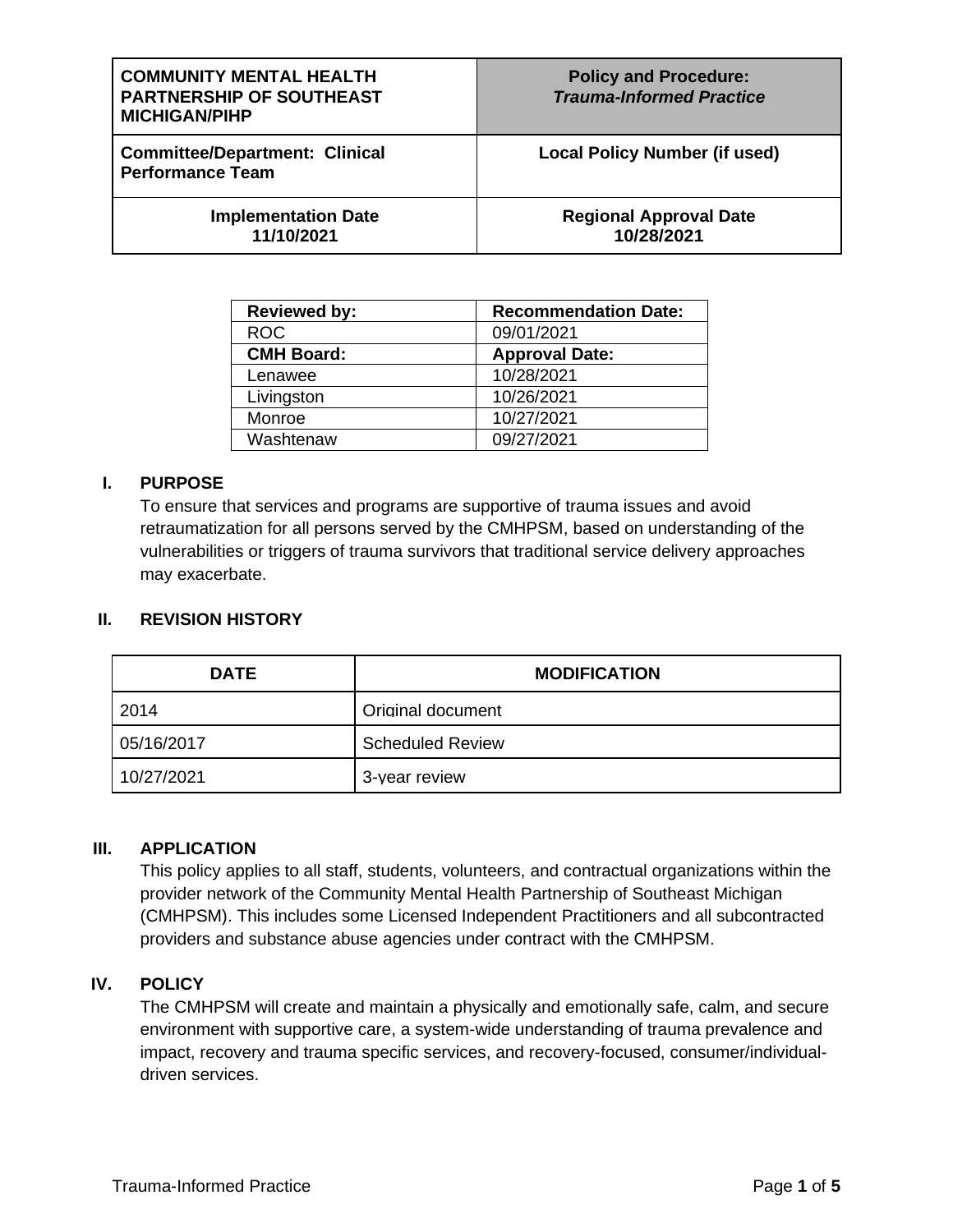# **V. DEFINITIONS**

Community Mental Health Partnership of Southeast Michigan: The Regional Entity that serves as the PIHP for Lenawee, Livingston, Monroe and Washtenaw for mental health, developmental disabilities, and substance use disorder services.

Trauma: Traumatic experiences can be dehumanizing, shocking, or terrifying, singular or multiple compounding events over time, and often include betrayal of a trusted person or institution and a loss of safety. Trauma can result from experiences of violence. Trauma includes physical, sexual, or institutional abuse, neglect, intergenerational trauma, and disasters that induce powerlessness, fear, recurrent hopelessness, and a constant state of alert. Trauma impacts one's spirituality and relationships with self, others, communities and environment, often resulting in recurring feelings of shame, guilt, rage, isolation, and disconnection.

Trauma-Informed Care: As an approach that appreciates that healing is possible, traumainformed care engages people with histories of trauma, recognizes the presence of trauma symptoms and acknowledges the role that trauma has played in their lives. This approach seeks to shift the paradigm from one that asks, "What's wrong with you?" to one that asks "What has happened to you?" Every part of a trauma-informed system's organization, management, and service delivery system is assessed and potentially modified to include a basic understanding of how trauma affects the life of an individual seeking services.

# **VI. STANDARDS**

- 1. Early Screening and Comprehensive Assessment of Trauma
	- a. The initial (first encounter with the agency) intake, assessment, and documentation process includes questions designed to sensitively and respectfully explore prior (including early childhood) and current trauma-related experiences.
	- b. CMHPSM clinicians recognize that some consumers/individuals served may not be able or willing to reveal traumatic life experiences early on in the intake/assessment process, given the sensitive nature of the topic, and will make efforts to revisit these issues based on an assessment of a consumer/individual's readiness.
	- c. The screening and assessment process is sufficiently thorough and focused on symptoms, behaviors and trauma-related issues to allow for the determination of a diagnosis associated with trauma, such as PTSD. The ongoing process allows for the gathering of new trauma-related information leading to potential changes in diagnosis as well as appropriate treatment objectives, goals, and services.
- 2. Consumer/individual-Driven Care and Services
	- a. There is consumer/individual served representation throughout the CMHPSM, and the organization has a formal system in place to continuously gather consumer/individual served feedback, identify problem areas, and make improvements as needed. A high priority is placed on assessing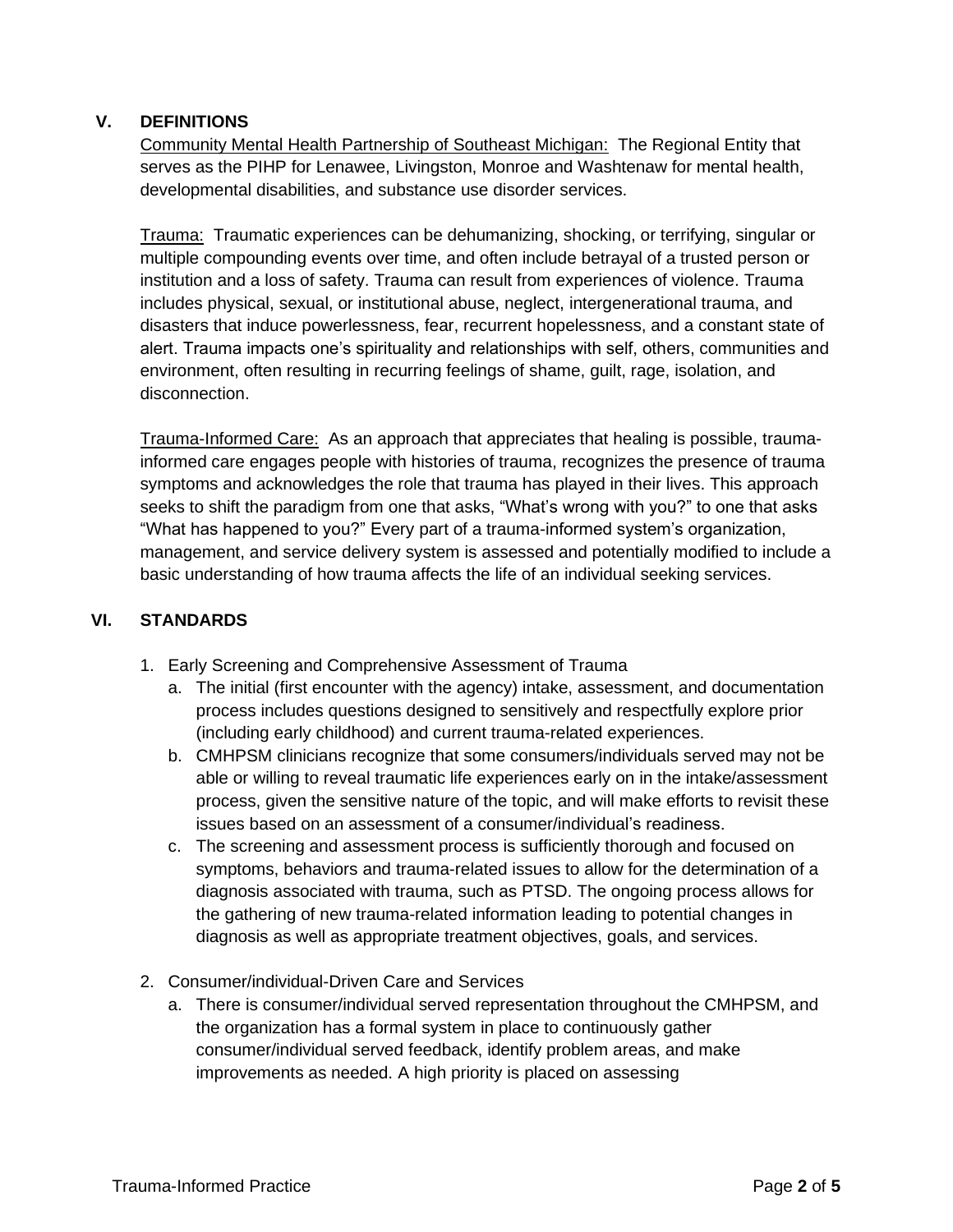consumer/individuals' perception of safety, choice, collaboration trust, and empowerment.

- b. The consumer/individual's voice and choice are represented and encouraged. Consumers/individuals served receive information about their rights and program opportunities, education about the impact of trauma, and exploration of options to ensure that they participate fully in making informed decisions about every aspect of their care.
- 3. Trauma-Informed Educated and Responsive Workforce
	- a. The CMHPSM places a high emphasis on the active participation and buy-in of leadership in all trauma-informed care efforts.
	- b. All staff (administrators/supervisors, practitioners, employed consumers/individuals served, and support staff) in the CMHPSM are educated about what it means to be a trauma-informed care organization.
	- c. Hiring practices indicate that candidates who have training and experience in trauma-related interventions and services, are highly valued and preferred, and job performance evaluations clearly describe staff expectations and behaviors that are aligned with trauma-informed care principles.
	- d. Supervisors and practitioners receive training in trauma specific evidence-based and emerging best practices on an ongoing basis.
	- e. Support staff receives ongoing training, performance evaluations, and supervisory assistance in integrating trauma-informed care principles in their work.
	- f. The CMHPSM recognizes that staff success and satisfaction with their work might be affected by their personal trauma histories, compassion fatigue, secondary trauma (e.g. vicarious trauma), and the lack of organizational supports. The CMHPSM also creates an environment that is safe and comfortable for staff to share personal and work-related stressors and receive support through supervision, an Employee Assistance Program, or other professional services, or education to increase awareness about the impact of stress on work performance and develop personally meaningful and useful stress management strategies.
- 4. Provision of Trauma-Informed, Evidence-Based, and Emerging Best Practices
	- a. The CMHPSM emphasizes the role of traumatic life experiences as key contributing factors in the development of many mental health, substance use, and physical health problems rather than placing an emphasis on personal deficits, weaknesses, and disorders. "What happened to you?" rather than "What is wrong with you?"
	- b. The CMHPSM routinely assists consumers/individuals served to develop a wellness plan that is designed to prevent and manage a crisis. All staff directly involved in the consumer/individual's treatment is informed about the consumer/individual's wellness plan and how they can support it.
	- c. The CMHPSM offers an array of trauma specific services, which are evidencebased, evidence-informed, and/or emerging best practices. The array is sufficiently broad to meet consumer/individual served preferences and needs.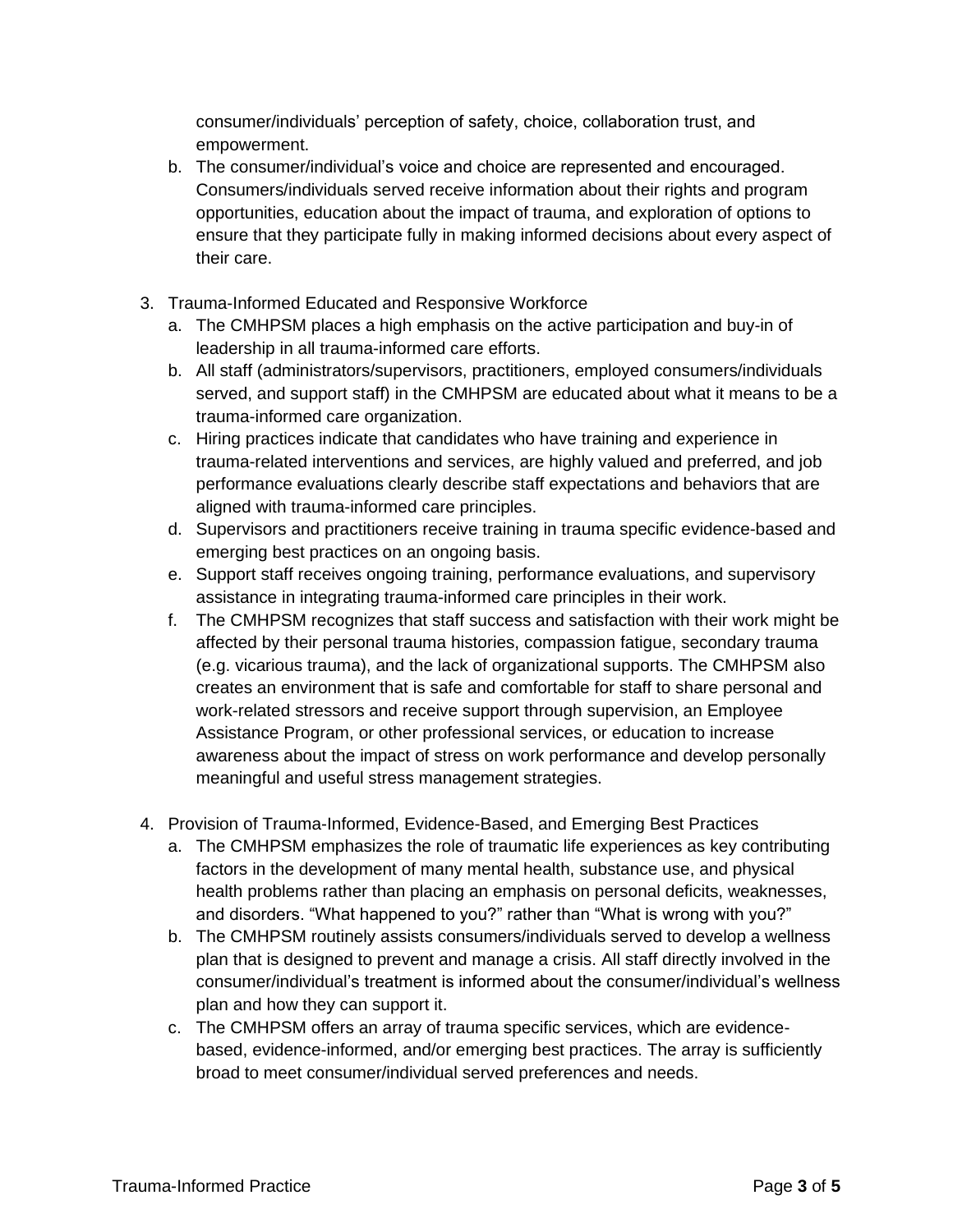- d. The CMHPSM provides trauma-related information that will assist other service providers to develop a service plan that will promote effective care and reduce the likelihood of retraumatization.
- 5. Create Safe and Secure Environments
	- a. The CMHPSM has a system in place to identify and implement policies, procedures, environmental conditions, activities, social climate, documentation, and treatment practices that promote a safe and secure environment in order to reduce the likelihood of re-traumatization or re-victimization.
	- b. The CMHPSM has a system in place for consumers/individuals served and staff to "safely" let the organization know when practices, interpersonal interactions, and/or the environment are unsafe and inconsistent with trauma-informed care without fear of reprisal.
	- c. The CMHPSM ensures that staff is educated and trained in using trauma-informed care approaches to prevent and manage incidents that create serious emotional distress for both staff and consumers/individuals served.
	- d. The CMHPSM recognizes that seclusion, restraint or the overuse of medication to control a person's behavior, can result in re-traumatization or re-victimization. Thus, there is a system in place to utilize non-coercive approaches that promote empowerment, choice, and involvement of consumers/individuals served.
- 6. Engagement in Community Outreach and Partnership Building
	- a. The CMHPSM assumes a leadership role in engaging and educating community partners (e.g. courts, police, emergency services, hospitals, the general public, Child and Adult Protectives Services, MDHHS, etc.) about trauma-informed care and minimize re-traumatization.
	- b. The CMHPSM engages external partners in the care of individual consumers/individuals served, with their permission and involvement, to promote and ensure system-wide trauma-informed care.
- 7. Ongoing Performance Improvement and Evaluation
	- a. The CMHPSM has a system in place to regularly measure its performance in the above standards.

# **VII. EXHIBITS**

None

# **VIII. REFERENCES**

- A. SAMHSA's National Center for Trauma-Informed Care (NCTIC) Website
- B. Oregon Department of Human Services & Oregon State Hospital Trauma Policy Presentation: Pat Davis-Salyer M. Ed., Education & Development Department [\(http://www.oregon.gov/oha/amh/pages/trauma.aspx\)](http://www.oregon.gov/oha/amh/pages/trauma.aspx)